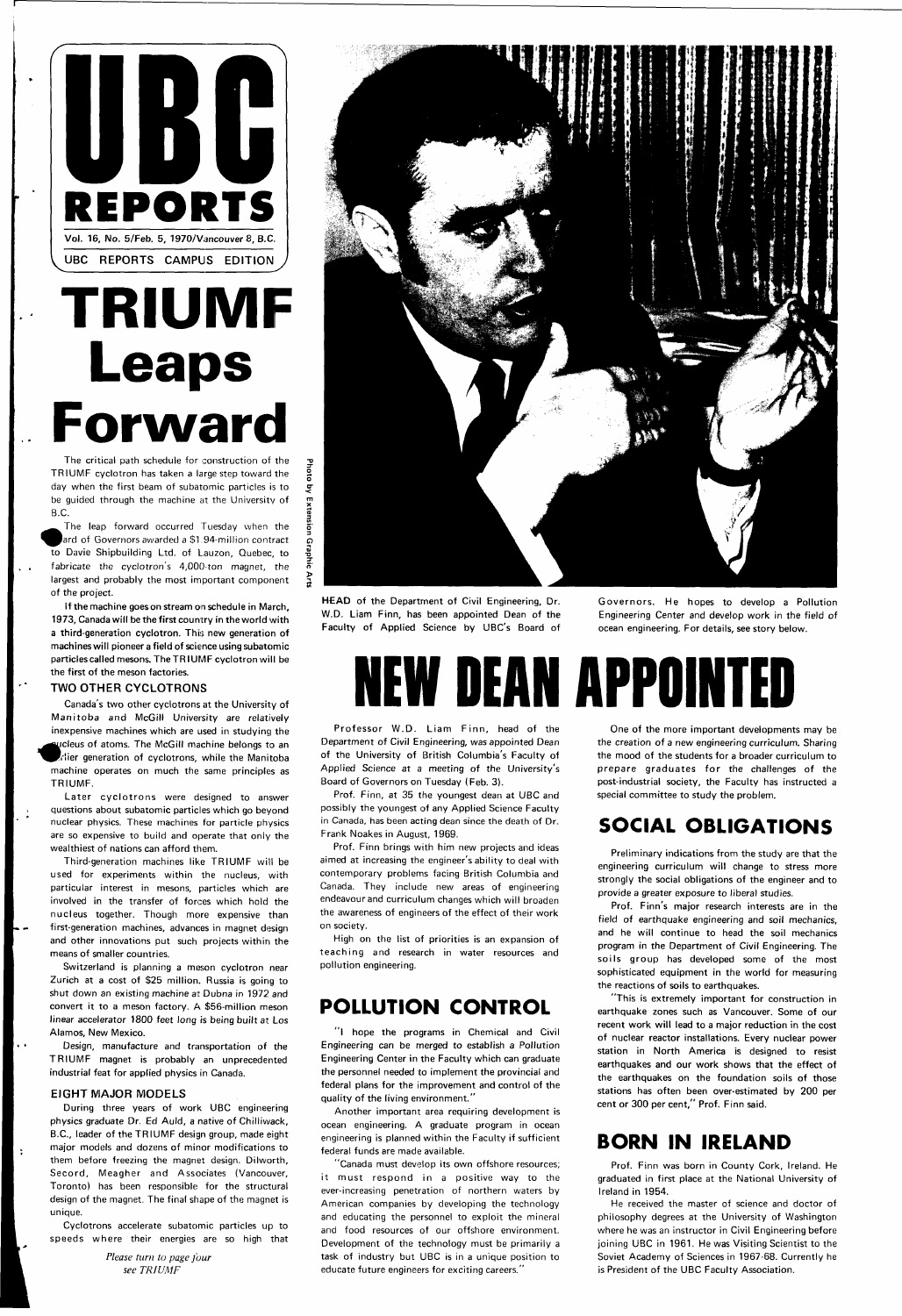

DR. IAN ROSS



DR. ROY DANIELLS

# **TWO FACULTY OF ARTS CON**

*Two committees in the Faculty of Arts are investigating ways of improving teaching at the University.* UBC Reports *asked the chairmen, Prof. Roy Daniells, University Professor of English Language and Literature, and Dr. Ian Ross, coordinator of the Arts One Program, to discuss the work of each committee. What follows is an edited version of their tape recorded conversation.* 

DR. IAN ROSS: My committee is a stepchild of Prof. Daniells' Committee, and our function is to look at ideas about teaching and get people in the Faculty of Arts to reassess their present practice in the interest of us all having a better understanding of the teaching role.

#### UBC REPORTS: I wonder if each of you would briefly describe the reasons for the establishment of the committees you chair, and the aims of each.

Both conferences generated quite a bit of discussion and a lively exchange of ideas to the extent that people were talking about what they did in classrooms and what might be done.

We've had five meetings of the committee and we've held two conferences. The meetings have dealt with such things as incentives to teachers, assessment of teaching and, in part, methods of teaching.

The first conference dealt with the teaching of existing first year courses. We had spokesmen from psychology , linguistics, English, and economics talking about how they teach first year courses. The second conference dealt with new programs now being offered by the Faculty of Arts. We discussed the aims of the new programs and some of the problems of teaching them.

PROF. ROY DANIELLS: The terms of reference of the committee were extremely narrow, for obvious reasons. We were told to pay no attention to curriculum, to the appointment of staff or to finance. Last year we met a good many times and canvassed a large variety of subjects, and did not, on the face of it accomplish a great deal. I think, however, in actuality, we travelled a long way. In the first place, we achieved a consensus within the committee which was initially difficult and in fact could have been regarded as improbable. There is now a very harmonious relationship among the various people, who began by differing widely because of temperament, background and political orientation.

Now, we looked into, to take one representative example, the question of teaching assistants — under what conditions do they teach, how good is their teaching, who finds out how good it is, what is done when this is found out  $-$  and discovered that there is

### **COMMITTEE AIMS**

UBC REPORTS: Prof. Daniells, you chair the committee on the improvement of instruction. Could you describe for us what it is you're discussing and aim to do.

PROF. DANIELLS: No, it is more a case of resolving paradoxes. Let me give you an example. There are clearly two opposed views of how you go about remedying bad situations in teaching. Let's say a given instructor is found to be extre inefficient. Now, one set of people will take a  $\overline{w}$ that he is protected by tenure and the concepts of academic freedom, nobody must tell him what to do, nobody must visit his class unless invited, nobody must in any way impinge upon him. He will, in due course it is supposed, manage to establish, with the help of his students and colleagues, a better rapport.

UBC REPORTS: Dr. Ross, it appears from what Dr. Daniells has just said that his committed a concerned with an overall view, while your group seems to be concerned with specifics for improving instruction in the classroom. Specifically, how do those who have taken part in your meetings see instruction being improved in the University?

virtually no correlation among departments. For example, the Department of English has a very large and loosely structured system of coping with its teaching assistants which goes back a long way into the history of the department. Incidentally, the information we got suggested that the teaching assistants in the English department, in spite of their diversity and frequently their lack of training, have been very effective.

DR. ROSS: Well, we have talked about methods, and I'll come to that. But before we got to methods, we talked about incentives. We believe that the climate of opinion in the University should be such that teaching is respected and that people who are good teachers are given some kind of reward for their teaching. This means working at various levels to ensure that teaching is a factor in decisions about individuals, and some of us feel quite strongly on this point.

On the other hand, the German department is a smallish structure, very tightly organized, very carefully supervised with its aims and objectives thought through, stated, almost finalized. These differing ways of dealing with teaching assistants led

us to bring forward a recommendation that a committee should be set up to exchange information on how their departments dealt with teaching assistants. On the face of it, of course, this is impossible  $-$  there are too many departments  $-$  but assuming that there could be some groupings, with perhaps the languages each sending one person, we did conceive this as being possible. A second recommendation brought forward was the idea that an ongoing program should be established to ensure that a stream of new ideas regarding teaching be kept flowing. This was put to the faculty and accepted, and the result was the group chaired by Dr. Ross.

### **OPPOSED VIEWS**

UBC REPORTS: When you said earlier that your committee had reached a consensus did you mean on certain basic principles with regard to teaching?

Now, at the other extreme is the view that a bad instructor should be got rid of, the head of the department or the dean should take action by presenting him with a deadline. Our committee, which contained within itself both polar opposites, is steadily moving towards not so much a compromise as a set of arrangements which would recognize both of these, to some degree, valid points of view.

As for specific teaching methods, we talked about the problems of teaching large classes and seminars,

teaching first year students, teaching students in major programs, teaching students who had committed themselves to some area of academic specialty, as opposed to teaching students who might simply want to explore a field. There are difficult problems connected with these various kinds of teaching. As to audio-visual aids, Mr. George Rosenberg, of the Fine Arts Department, who is on our committee, has suggested that we explore teaching possibilities there by holding demonstration lectures, asking people who can use slides, films and tapes effectively to do so.

UBC REPORTS: Prof. Daniells, do you have anything to add to what Dr. Ross has said?

2/UBC Reports/February 5, 1970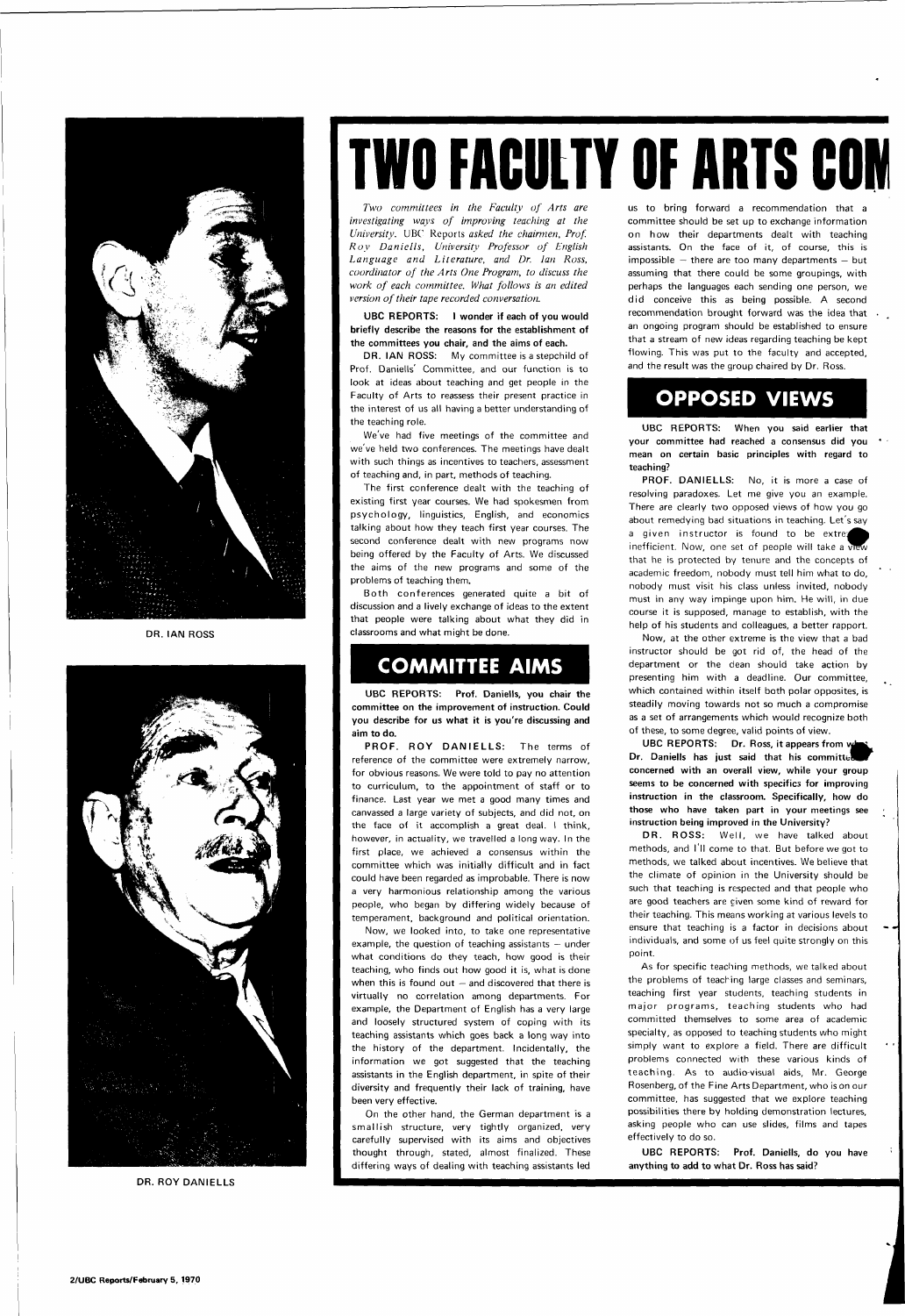# **IMITTEES TAKE A HARD LOOK AT TEACHING**

**PROF. DANIELLS:** Well, I warmly approve of the Master Teacher Awards, which the generosity of Mr. Walter Koerner permitted,as one of the incentives of which Ian has spoken. I think, too, that anti-calendars can be very important. The anti-calendar got off to a bad start here. It was done by students and in some areas very badly. There were vicious attacks upon individuals. I myself went over a batch of reports upon an individual, compared the reports with the published result, and found the discrepancy ludicrous. Now, the fact that an anti-calendar can be used viciously and badly doesn't interfere with the fact that it is, at bottom, one of the most useful and promising devices that can be conceived. If you look at copies of the beautifully edited and bound volumes issued by some American universities, you see how carefully, scrupulously, dispassionately and with what completeness they have managed to collect opinion ancl report it so that any instructor can look up his own name, his own course, and go down the whole list of questions and see what the consensus is.

Now, there are problems in getting this implemented here. It would have to be on a University-wide basis and the quite-nicely-handled **focts in applied science and chemistry would have** to be brought in. But I'm convinced that the University, with the full and official conjunction of student-elected authority should undertake something which isn't called an anti-calendar but an annual review.

**DR. ROSS:** Yes. Our committee took the view that we teach each other, in a sense, and that we should, through faculty seminars and working together in courses and programs like Arts One, build up a knowledge of each other as teachers. We often teach in each other's presence, and this is very valuable for assessing a person's capacity or potential as a teacher.

In the meantime, I think we can encourage departments in the Faculty of Arts to provide their own small, controlled anti-calendars, perhaps kept within the department, perhaps sent to the individual instructor.

**DR.ROSS:** We had a discussion along similar lines, and we looked at the science anti-calendar, the Black and Blue Review, also we discussed the kinds of questionnaires that are used in the Department of Economics and Faculty of Applied Science. We also some information about procedures at the University of Texas, where student administrators distribute forms, collect them, and have them evaluated by an objective body. It was felt there is a value in getting student responses to teaching as long as the conditions are pretty clearly laid down. But we think an anti-calendar should go along with peer judgments.

**UBC REPORTS: When you say peer judgments, do you mean judgments by colleagues in the same department?** 

### **EMPHASIS SWINGS**

•

**UBC REPORTS: The impression one gets is that where perhaps 20 years ago emphasis seemed to lie on research and publishing, there has now been a swing back in the direction of teaching.** 

J

**DR. ROSS:** Well, I've been at UBC nine years, and my impression coming here was that teaching was highly regarded. But I think there's a very powerful influence coming from sciences which has made

publication records crucial in connection with the assessment of careers. I think this has had an impact on the humanities. I believe that scholarship is needed in teaching, that you've **got** to have scholarly qualifications and that there is a carry-over from what you do in connection with your research or your own independent thinking and reading into your classroom. I don't like **to** see a deep dichotomy between those who publish and those who teach.

**PROF. DANIELLS:** There is a new factor, I believe, that has to be added to this problem. Fifty years ago a man doing research on, say, Robert Browning would be engaged in an over-view of his work, with an emotional response to the body of his work. The kind of thing he was doing for publication could be brought right into his classroom and would stimulate an interest in the students. Today, they're using computers to analyse Browning's vocabulary.This is good too, but it's unassimilable in its present form. I think the fact is that research has become a razor blade, whereas it used to be an axe for chopping wood and making fire. As a result, teaching does not necessarily coexist with research the way it used to.

### **GENERATE IDEAS**

**UBC REPORTS: Do you think there's a place in universities for the professor who is exclusively devoted to research, and conversely that there is a place in the university for the professor whose interests lie primarily in the field of teaching?** 

**DR. ROSS:** Well, **I** would think you could have in the modern university those who are engaged primarily in research, whose contribution to its intellectual life is to generate ideas or methods in their particular field, and that there will be a transfer effect from what they do and write; conversely, there are probably individuals whose function is one of pursuing critical enquiry with students and colleagues, and whose role is primarily that of a teacher. I would regard the latter as making as great a contribution to the quality of intellectual life as the former.

**PROF . DANIELLS:** I think a number of extraneous elements enter here. A small college, remote from large centres, with a high proportion of students to staff can scarcely afford the luxury of a chemist who devotes all his time to research. It's in the big universities that these diversities can chiefly occur.

**UBC REPORTS: It's been said that teaching** is **like sex; everybody knows that** everybody else is **doing it, but nobody knows how the other man is performing. Is that a valid statement?** 

**PROF. DANIELLS:** No, it isn't. Heads of departments often do, and always should know how people are performing. I could name many who do. A great deal is known, and even I could tell you about the performance of certain people in physics and mathematics from having listened to them in various contexts and having talked to their students.

**DR.ROSS:** Well, even in the area of sex, that isn't a corporate activity yet, for all our permissiveness, but teaching is.I think we are a corporate body, we do work together as teachers, and I think we do know what the other does. Certainly in a large, complex department there are areas of darkness where nothing is known, but where people do teach in joint programs, or where they share seminars, or where there are invitations to individuals

to come into a course to give a lecture, a person's ability as a teacher is known.

**UBC REPORTS: Something that has been widely discussed at UBC in recent years is instruction in pedagogical techniques for new faculty members, who may, in the years just before they start teaching, have been almost totally involved in research. Do you regard this as a good move to contemplate and have either of your committees discussed the possibility of doing this in the university?** 

### **INSTRUCTION BOARD**

**DR. ROSS:** Yes, our committee did and we also discussed the idea of a board of instruction set up by the University. On the whole, we are cool to these bureaucratic attempts to deal by fiat with teaching and the initiation into teaching. A board suggests licences and the revoking of licences, and I have some feeling of horror about that.

As for courses on pedagogical method, unless conducted by highly sensitive individuals, they're liable to result in a great deal of boredom.

**PROF. DANIELLS:** It's very easy to learn how to teach fairly well, if you wish to, because colleagues will allow you to come into their classroom, your friends will come into your classes on invitation, you can go and listen to innumerable people who are performing at a very high level, higher than you'll ever reach yourself. The great block is the arrogance of large numbers of beginners. And not beginners only, but some with grey hairs who refuse to regard any kind of instruction in method as anything but totally beneath their dignity.

How you hold a piece of chalk, how large you write on the board, how much pressure you put on it, what you do with the window blinds, how you quell noise outside, how you ensure texts will be there, how you manage to finish within the hour what you started to do, and how you elicit conversation  $-$  all these things are easily grasped and understood. But people don't want to do so, and I could again give you the names of a set of arrogant people who, thank God, have mostly left UBC, to whom nothing could be conveyed in the way of teaching.

### **LACK HUMILITY**

On the other hand you have those who, over a period of 20 years, will get better and better and better. Twenty years ago, again one could give names, there were people I despaired of, and this year students have come to me absolutely glowing and saying, "You know, I had the most marvellous hour with 'X'.'' Well, this is self-generating self-improvement, which is extremely admirable, but all this has to come from within. And I think this

reinforces lan's point that a board does nothing.

**DR. ROSS: If I** could just add something. Professor Kenji Ogawa of Asian Studies is a member of our committee, and he's a wise man. He told us one day: "What I do is reflect systematically, after I have given a class, on what has happened, and I learn from that." I thought that was a very wise view to take, that he went over in his mind how things had gone, what he'd prepared, how successful it was, and he had tried to learn from that experience.

**PROF. DANIELLS:** What most of us lack, you see, is precisely that sort of humility which says, " I need to go over it." And one can make the most awful mistakes.